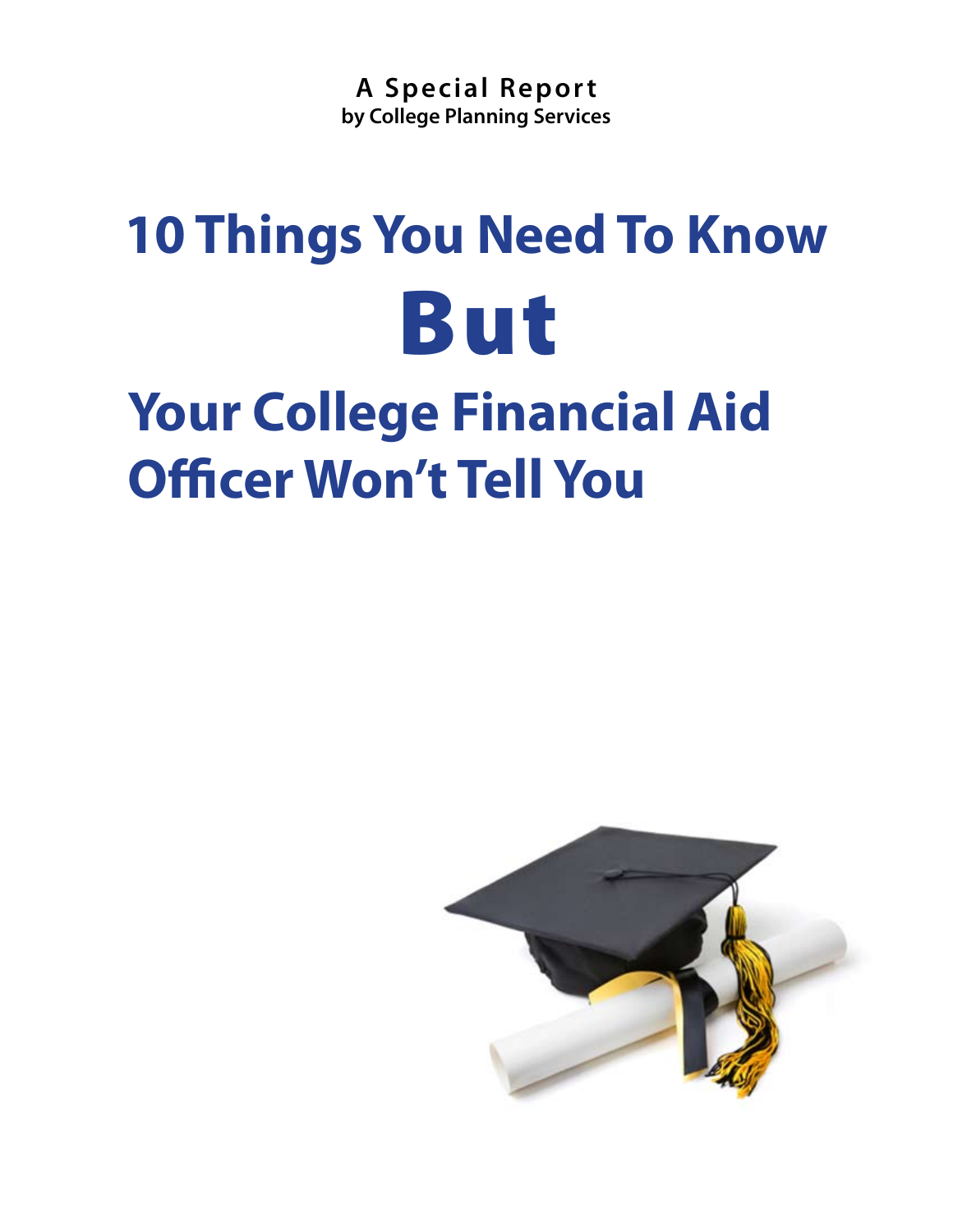# **10 Things You Need To Know, But Your College Financial Aid Officer Won't Tell You**

## *All pension/retirement money is not included in our calculations.*

The IRS code allows anyone to fund a private pension plan with after tax dollars.

**Strategy:** *You can take reportable assets on the financial aid form and convert them into non-reportable assets by using a correctly structured private pension plan.*

## *Having your money in your child's name will hurt you in qualifying for scholarship money.*

The financial aid formulas tax a student's assets from 25% to 35%. If your child has \$10,000, you could lose between \$2,500 and \$3,500 in scholarship money.

**Strategy:** *Get the money out of your child's name.*

# *This is how our college financial aid policy affects how much you will pay.*

Simply stated, the government has a pre-determined formula that calculates what a family should pay for tuition for one child for one year of college (FAFSA and CSS Profile Forms). Each college, based on their own predetermined formula, calculates how much scholarship money or loan money a family will receive for that school year. Financial aid awards will vary as much as 40% from college to college.

**Strategy:** *Know the financial aid policies of your top choice schools.*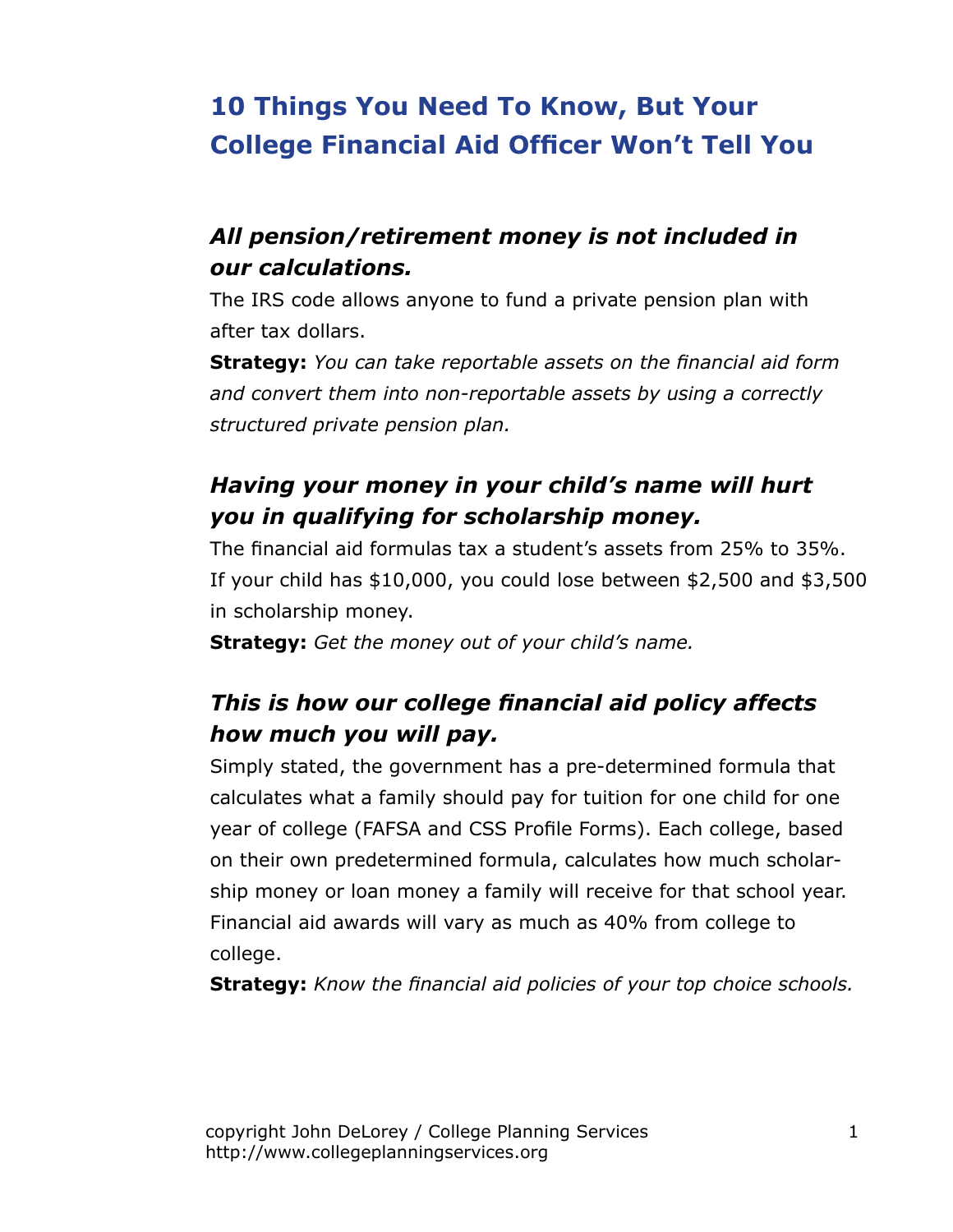#### *Please don't treat me like a used car salesman.*

College financial aid guides have for years instructed parents, as a negotiating tool, to email a better financial aid offer from a competing college (like buying a car). A family that uses this approach assumes the financial aid office at their number one college has a policy of negotiating aid packages; the fact is most colleges don't. The downside is that families may burn bridges with the financial aid office. The smarter way would be to write and explain that there must have been a mistake because another financial aid professional had viewed your situation differently and ask their help in understanding the difference. **Strategy:** *Make a friend in the financial aid office; it pays dividends in future years.*

#### *By missing our deadlines we don't have to consider you for aid.*

The financial aid office of colleges is in the business of taking in money, not giving it out. Don't miss the deadlines or you could lose out. In most cases, the FAFSA and CSS profile forms for incoming freshmen are due the January of senior year.

**Strategy:** *The Federal tax return form used to verify your FAFSA or profile form is the previous year. The 2009 tax return will verify information for the 2010-11 school year. Print the financial aid forms mid-December, read the instructions, calculate your 2009 income and start completing the form so that it can be submitted in the first week of January. Get your 2009 tax forms completed during the first two weeks of February because the college will be looking for them to verify information you have given them.*

#### *Your error, your problem.*

Financial aid is not a lottery. The College Board reports that 90% of financial aid forms have errors or inconsistencies. Families lose out on free scholarship money every year because the forms overstated the value of their assets.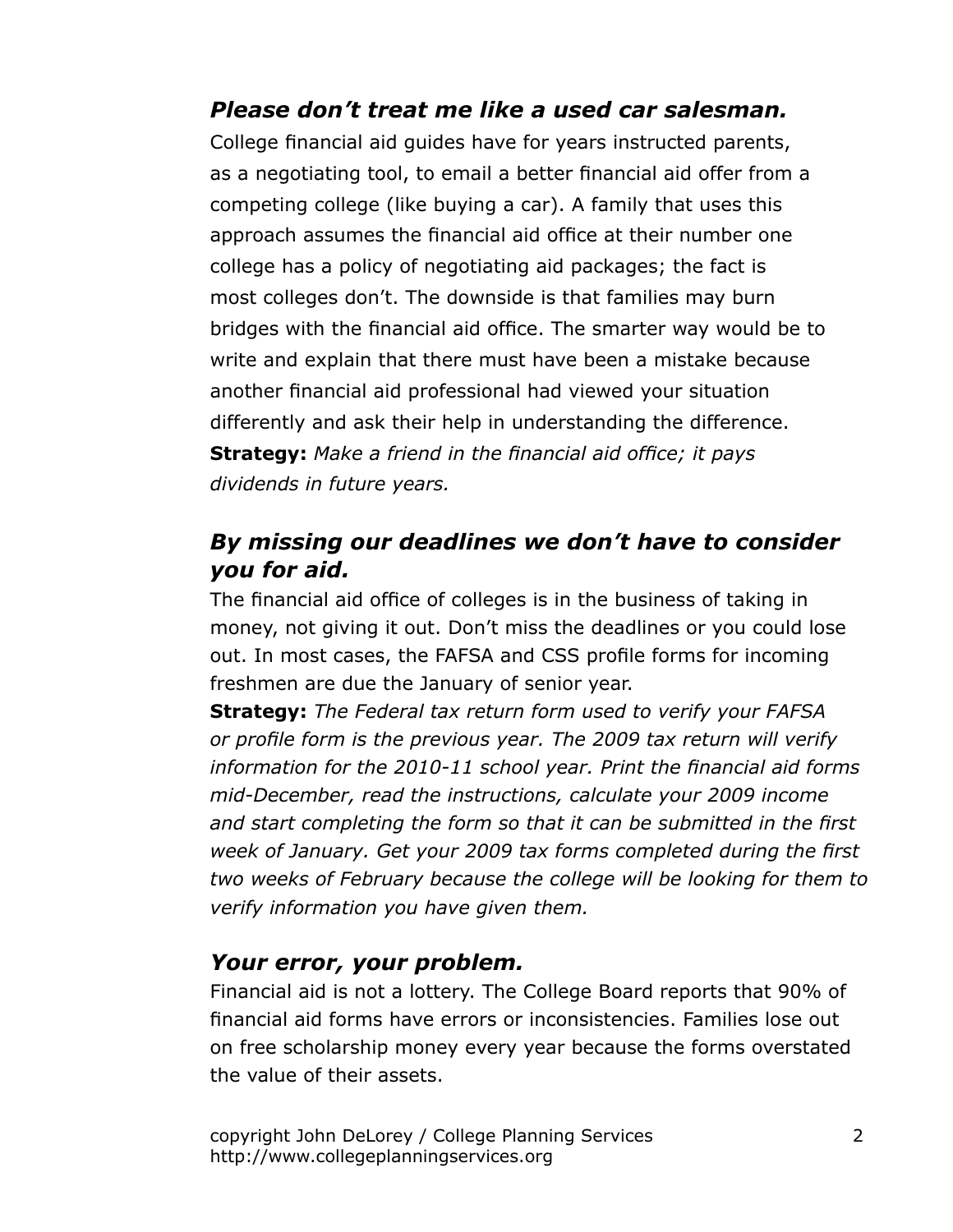**Strategy:** *Know what does or does not have to be reported on the financial aid forms.*

#### *Borrowed money – here is more than you can afford.*

The government has made it very easy to borrow money for college - too easy. Federal loans for undergraduates are capped at \$27,000. If the student needs more there are private loan companies that will lend based on the student's credit score, with a consignor. Rates will run 8.5% to 16.5%. Payments may be deferred until graduation. **Strategy:** *Do the math to estimate the student's monthly payments over 15 years, and then estimate their net monthly income upon graduation. If the loan amount is more than 15% of their net income there is a potential problem. Based on a national student loan survey in 2006, 50% of college graduates regret taking out so much in loans and feel that their college education was not worth what they paid. The Consumer Banking Project of Harvard University in 2008 reports the numbers of bankruptcies of people under the age of 26 has tripled in 4 years. College loans cannot be discharged and are a leading factor.* 

#### *You thought freshmen year was expensive.*

College tuition costs go up between 4% and 6% each year. Generally a family's financial aid will stay the same. A \$55,000 per year school will end up costing \$66,852 in four years. In most cases this could mean a family would pay \$11,852 more their senior year than their freshmen year.

**Strategy:** *If you are receiving financial aid and your financial situation is constant, any tuition increase should be in scholarship money from the college not money out of your pocket.*

#### *Early decision - The Good and the REAL Bad.*

College admission offices present early decision as something that helps students, but in reality they often exploit the student's enthusiasm by offering a weak financial aid package. Typically a financial aid award package is sent several weeks after the early acceptance. Many families are now boxed in with limited options and short deadlines.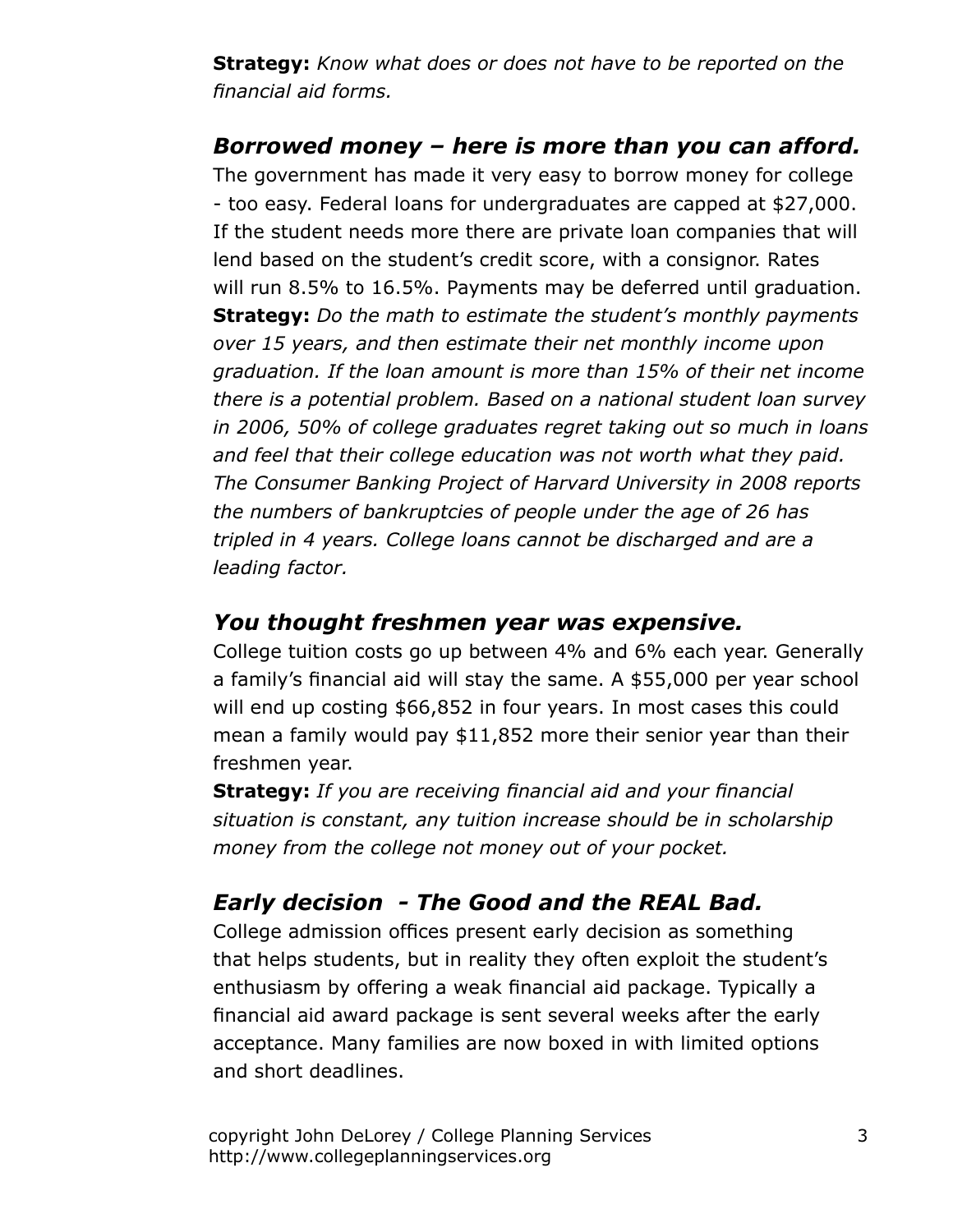**Strategy:** *Know in advance what the Federal Financial Aid Formula says you should pay for one year and apply that number to the colleges' expense budget. Take the net amount and apply the college financial aid policy and bingo, you will know what your aid package should look like. If the numbers are significantly different you need to make a friend in the financial aid office and find out why. In addition you may want to request that you receive the financial aid package when you receive the acceptance letter.* 

#### *Great! You want to talk on the phone.*

Colleges are subject to audits by the Department of Education. Many financial aid administrators don't want a "paper trail" so they love to talk on the phone or email you.

**Strategy:** *When you put your appeals in writing it gets into your file. Follow up each conversation with a note to the person outlining your conversation.* 

These are a few tips to help improve your chances of getting the financial aid package you want. We hope you found them useful. For more specific information, you can sign up for our **Free 30 Minute Phone Consultation** or one of our **Free Seminars**  *How To Go To College ... Without Going Broke*. All the signup information is right on our website.

College planning is often confusing and stressful. We know. But you don't have to go through this complex and difficult process alone. We've helped over 5,000 families, just like yours, successfully navigate the college planning process.

And we've cut the cost of their tuition payments by an average of **25%**.